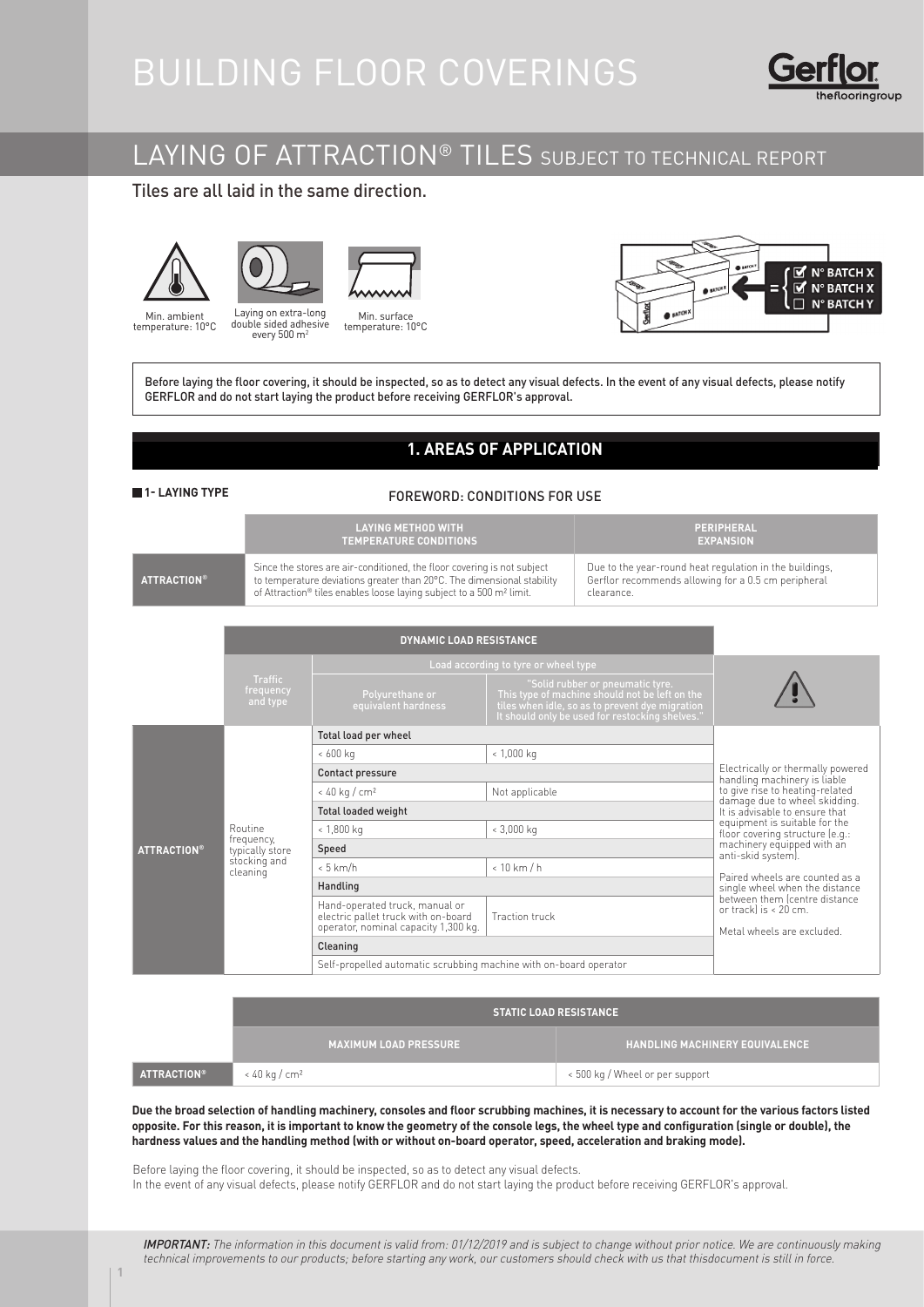## LAYING OF ATTRACTION<sup>®</sup> TILES SUBJECT TO TECHNICAL REPORT

#### **1.1 - Type of premises and use**

This floor covering is intended to to be laid in retail areas and ancillary areas (stores, back office, food aisle fixtures, etc.), excluding wet areas (showers, etc.). It is intended for temperature-regulated premises (store, retail area, etc.).

#### **2 - SURFACES**

**2.1 - Preparatory work for new flooring** MECHANICAL PREPARATION:

The surfaces should be prepared with care so as to remove any soiling, laitance, treatment products or any other foreign body.

#### BUMP AND DEPRESSION TREATMENT:

Sanding of bumps. Cleaning: using industrial vacuum cleaner. Point levelling of depressions with P4S or P4SR floor sealer.

#### CRACK TREATMENT:

On any surface, cracks should be detected beforehand.

#### They are not treated, if they are flush, and if they are < 3 mm wide. JOINT TREATMENT:

Contraction joint: If they have an opening < 4 mm, they are not treated. Expansion joint: Following thorough cleaning, expansion joints are preserved: end profiles with or without an overlay are arranged on either side of the joint.

Construction joint: Similar to cracks, if they have an opening < 3 mm, they are not treated.

#### LOCALISED LEVELLING:

Surface levelling may be required, particularly where the surface is not sufficiently even or in poor condition.

Required characteristics on dry surface (moisture content < 4.5%): The sealer performances should meet P4S or P4SR rating specifications.

#### Required characteristics on wet surface (moisture content between

4.5 and 7%): We recommend the use of outdoor floor sealers (consult sealer manufacturers).

#### **2.2 - Substrates**

| <b>NEW CONCRETE SUBSTRATE</b>                                                                                |                                                                                                                                                                                                                                                                    |  |  |  |  |
|--------------------------------------------------------------------------------------------------------------|--------------------------------------------------------------------------------------------------------------------------------------------------------------------------------------------------------------------------------------------------------------------|--|--|--|--|
| <b>CONCRETE FLOOR</b>                                                                                        | Surface evenness < 7 mm / 2 m or < 2 m / 20 cm<br>Follow subfloor preparation                                                                                                                                                                                      |  |  |  |  |
|                                                                                                              | <b>RENOVATION</b>                                                                                                                                                                                                                                                  |  |  |  |  |
| <b>CONCRETE FLOOR</b><br><b>PAINTED CONCRETE</b>                                                             | Surface evenness < 7 mm / 2 m or < 2 m / 20 cm<br>Follow subfloor preparation                                                                                                                                                                                      |  |  |  |  |
| <b>TILES</b>                                                                                                 | Surface evenness < 7 mm / 2 m<br>Unevenness < 1 mm<br>The grouting joints < 4 mm and not recessed, otherwise, fill them with a grouting product<br>or levelling compound over the entire surface, so that the grouting joints are not visible<br>(no telegraphing) |  |  |  |  |
| <b>RESIN</b>                                                                                                 | Surface evenness < 7 mm / 2 m<br>Crack treatment < 1 mm; if > 1 mm, subfloor analysis is necessary<br>Impact treatment < 10 mm with the same resin                                                                                                                 |  |  |  |  |
| PVC TILES AND COMPACT ROLLS                                                                                  | Degraded area: Less than 10 % on room surface: remove the defective tiles, fill the gaps<br>with levelling compound, and then lay the tiles after the subfloor has dried.                                                                                          |  |  |  |  |
| <b>RAISED FLOOR</b>                                                                                          | The floor surface must not have any uneven areas and the joints must not be curved.                                                                                                                                                                                |  |  |  |  |
| <b>BITIMINOUS / ASPHALT</b>                                                                                  | Surface evenness < 10 mm / 2 m, otherwise grind the bump.<br>Static loading < 30 kg/cm <sup>2</sup> , otherwise use load distribution plate                                                                                                                        |  |  |  |  |
| CARPET, LVT, PVC FOAM, LAMINATED FLOOR, LINOLEUM,<br><b>WOOD-BASED PANEL</b>                                 | Complete removal                                                                                                                                                                                                                                                   |  |  |  |  |
| <b>UNDERFLOOR HEATING</b>                                                                                    |                                                                                                                                                                                                                                                                    |  |  |  |  |
| UNDERFLOOR HEATING WITH CIRCULATING HOT WATER<br>AT MAXIMUM 28°                                              | Possible                                                                                                                                                                                                                                                           |  |  |  |  |
| RADIANT ELECTRIC UNDERFLOOR HEATING THE<br><b>REGULATIONS REQUIRE ≤ 0,15 M<sup>2</sup> X ° KELVIN / WATT</b> | Possible if: Evenness < 7 mm / 2 m and gluing mandatory on all the surface                                                                                                                                                                                         |  |  |  |  |
| <b>LOW TEMPERATURE WATER</b><br><b>REVERSIBLE UNDERFLOOR HEATING</b>                                         | Possible                                                                                                                                                                                                                                                           |  |  |  |  |
| If the substrate is not in this list: please contact us.                                                     |                                                                                                                                                                                                                                                                    |  |  |  |  |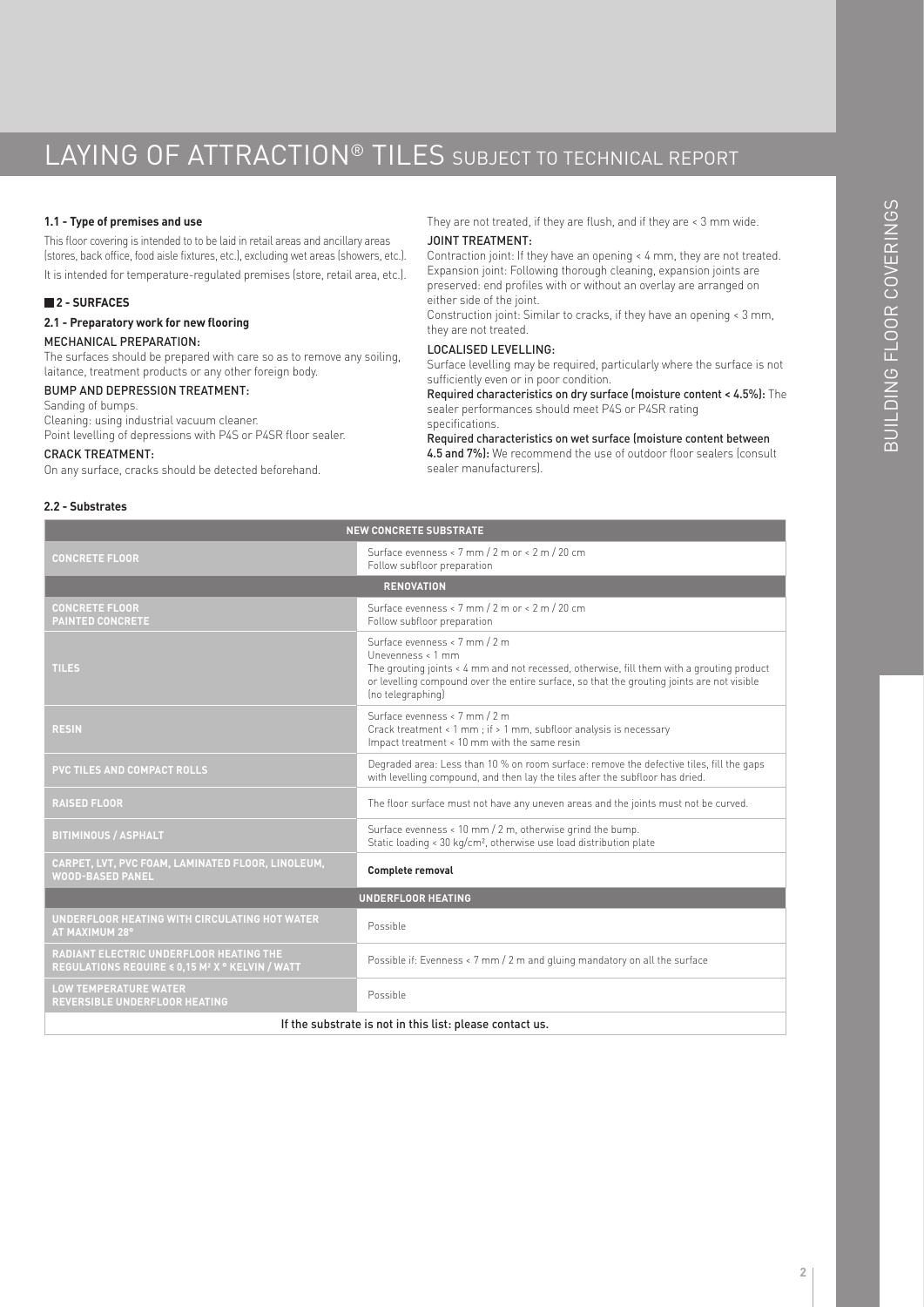# BUILDING FLOOR COVERINGS

### LAYING OF ATTRACTION® TILES SUBJECT TO TECHNICAL REPORT

### **2. LAYING**

#### **2.1 - STORAGE & WORK CONDITIONS**





**Ambient temperature mínima: 10 °C Min: 10 °C Temperatura do suporte mínima: 10 °C Ambient temperature Laying on extra-long double sided adhesive every 500 m2**

Before laying the floor covering, it should be inspected, so as to detect any visual defects. In the event of any visual defects, please notify GERFLOR and do not start laying the product before receiving GERFLOR's approval.

Since the stores are air-conditioned, these tiles are not subject to temperature deviations greater than 20°C. The tiles should be stored on-site for 24 to 48 hours beforehand at ambient temperature.

**2.2 - LAYING TYPE** Attraction® / GTI / GTI Max tiles can be bonded, but they are essentially intended for loose (non-adhesive) laying, in single pieces limited to 500 m<sup>2</sup>. For larger surface areas, the surface is split into 500 m<sup>2</sup> sections and the joints between areas are sealed with adhesive.

 $\triangle$  DO NOT MIX BATCHES

#### **2.3 - DETAILED LAYING**

#### **2.3.1. Extra-wide double-sided adhesive positioning**

#### Splitting of surfaces into 500 m² sections

Since loose laying is limited to 500 m<sup>2</sup>, it is necessary to envisage splitting into 500m<sup>2</sup> sections by previously applying an extra-wide double-sided adhesive.

Regardless of the configuration, double-sided adhesive should be applied, never exceeding more than **20 rows** of tiles.

Study the layout so as to prevent the position of the double-sided adhesive and the seam between each area from being situated in the main aisles to avoid heavy traffic.

#### **• Example of configuration < 500 m² (clothing, cosmetics aisles, etc.)**



| <b>SUPPORT</b>                                                                                                                                                       | <b>PRIMER</b>                                                                                                   | <b>TYPE OF ADHESIVE</b>     |  |  |  |
|----------------------------------------------------------------------------------------------------------------------------------------------------------------------|-----------------------------------------------------------------------------------------------------------------|-----------------------------|--|--|--|
| Hydraulic cement<br>Dryness < 4,5 % moisture (CCM)                                                                                                                   | Primasol R (BOSTIK)<br>P121 / F78 / Seal Concrete (F BALL)<br>Tec 049 (HB FULLER)<br>Eco Prim T (MAPEI)         | Fix & Free 740 from Gerflor |  |  |  |
| Hydraulic cement<br>Dryness: Moisture content between                                                                                                                | F78 (F BALL)<br>FPOXY PF 480 UZIN                                                                               | Fix & Free 740 from Gerflor |  |  |  |
| 4.5 and 7 % [CCM]                                                                                                                                                    | Two components polyurethane adhesive (with associated primer)                                                   |                             |  |  |  |
| <b>Tiles</b>                                                                                                                                                         | Levelling compound required. For the application of primer on<br>levelling compound, refer to Hydraulic cement. | Fix & Free 740 from Gerflor |  |  |  |
| Resin, old PVC covering                                                                                                                                              | Stripping is necessary to remove any cleaning product.                                                          |                             |  |  |  |
| There are other primers recommended by glue manufacturers.<br>Gerflor only recommends to refer to the technical data sheets of these primers for their instructions. |                                                                                                                 |                             |  |  |  |
| If the substrate is not in this list: please contact us.                                                                                                             |                                                                                                                 |                             |  |  |  |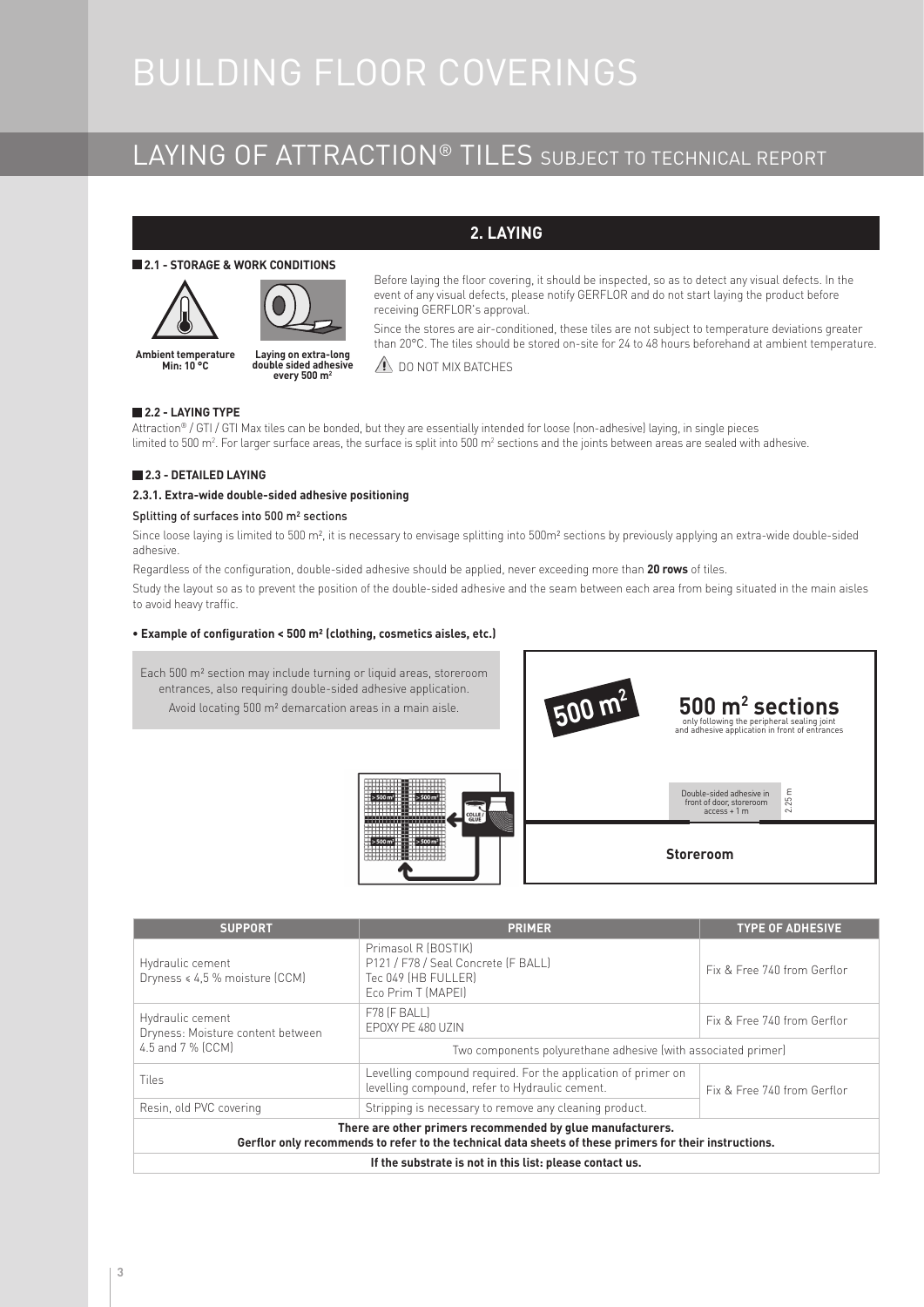## LAYING OF ATTRACTION<sup>®</sup> TILES SUBJECT TO TECHNICAL REPORT

#### **2.3.2 Double-sided adhesive application**

#### • Note on surface:

The surface should be dry, hard, perfectly adherent, load-bearing, plane and free from grease, dust & silicone.

#### • Dry adhesive application:

- Unroll the double-sided adhesive, pressing lightly on the adhesive with a gluing block
- Important: The strongly adhesive (protected) side must never rest on the surface!
- Only unroll the amount of double-sided adhesive that can be covered that day with the floor covering.
- Roll up the remaining with the protective paper (to protect the surface and the section from dust).

#### • Laying PVC tiles on adhesive:

- Mark the lines on the protective paper either with a chalk line or a pencil.
- Mark the starting point of the first tiles and the first row of tiles.
- Place a steel rule along the line and cut only the protective paper with a straight blade.
- Remove the protective paper from the double-sided adhesive, pulling straight and flat. The line created forms the starting line of the first tiles of the first row.
- Lay the tiles and interlock them.
- Stack the protective papers as you progress and then roll them up (minimises waste volume).
- Remove the protective paper as you progress, pulling straight and flat.
- If laying is discontinued, the protective paper may be put back in place to protect the double-sided adhesive.
- After laying, apply adhesive generously/apply a pasting roll,
- in crisscross strokes on the entire surface.

#### • Removing tiles and double-sided tape adhesive:

Double-sided adhesive allows you to remove the floor covering without leaving any trace of adhesive and without damaging the surface.

- Disengage the tiles.
- Starting in one corner, detach the double-sided adhesive from the surface.
- Remove the floor covering and double-sided adhesive by pulling at ground level.

#### Gluing in front of sunny area (Bay windows)

Loose laying is allowed as long as the ambient temperature is regulated.

In order to prevent the floor temperature from reaching excessive values (60°C or above), direct sunlight on the floor should be obscured by curtains, blinds or other suitable protection. Otherwise, maintain the covering with a suitable adhesive (Please Contact the adhesive manufacturers)



|                                                   | <b>BOSTIK</b> | <b>MANG</b>               | <b>SADER</b> | <b>CEGECOL</b>            | <b>MAPEI</b>                     | <b>UZIN</b>                                                                                                      | <b>F BALL</b>                                                       |
|---------------------------------------------------|---------------|---------------------------|--------------|---------------------------|----------------------------------|------------------------------------------------------------------------------------------------------------------|---------------------------------------------------------------------|
| Gluing in front<br>of sunny area<br>(bay windows) |               | PU 456<br>PU 2 components |              | SOL UR<br>PU 2 components | Adesilex G 20<br>PU 2 components | KR 430<br>PU 2 components<br>KE68<br>Hybrid acrylic glue<br>Single component<br>Bonding time<br>up to 15 minutes | F 49<br>Hybrid acrylic glue<br>(PSA)<br>Pressure Sensitive Adhesive |

#### **2.3.3 Laying Attraction® tiles**

#### • Precautions

- 1- The tiles are supplied on pallets. Different batches must not be mixed together.
- 2- Laying direction: Tiles are ALL laid in the same direction. Observe the direction indicated by the area on the back of the tile.
- 3- Pressed materials, such as ATTRACTION® tiles, may have dimensional tolerances between series or colours liable to vary by 1 mm. - In this case, the tiles can:
	- Either not be able to fit: In this case, plan to cut the dovetails and weld the slabs with a double-sided adhesive 5 cm wide on each side of the weld.
	- Easy to fit together: In this case, you must also place a double sided adhesive 5 cm wide on both sides to avoid any risk of unclipping over time.

#### • Implementation:

The use of slabs on large surfaces must always be done by working on the two axes that have been drawn beforehand, either along a wall or between two zones of 500 m² (see drawing) or crosses in the middle of the room.

- General case: Start crosswise in the middle of the room. Install the stair tiles ¼ by ¼ of the room.



- Implantation along a wall: Start in the middle of the implantation. Install the stair tiles on both sides.



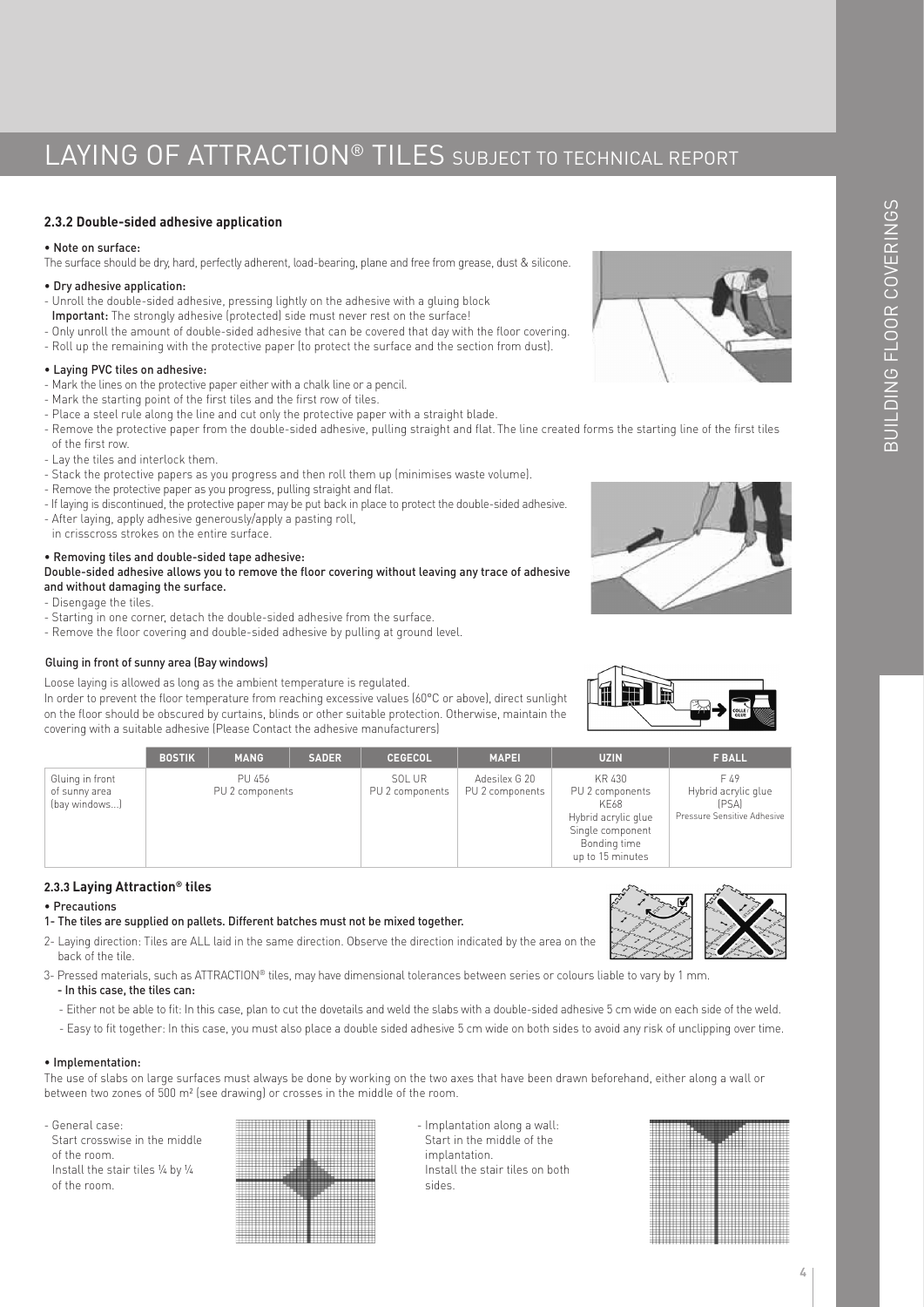# BUILDING FLOOR COVERINGS

## LAYING OF ATTRACTION® TILES SUBJECT TO TECHNICAL REPORT

- Lay in steps for easier tile interlocking and to prevent displacement. The tiles are laid in step and ALL in the same direction (see arrows on back of tiles).



#### • Interlocking of tiles (procedure, tools, etc.), adjustment

- The tiles are interlocked by striking with a synthetic mallet or
- a non-rebound mallet and a wooden block.
- The tiles are interlocked from the corner to the edge.



Tools required: Cutter - Tape measure - Metal rule - Metal tracing wheel - Wooden or synthetic resin mallet



|                       | GERFLOR   | JANSER                     | <b>ROMUS</b>               | <b>WOLFF</b>               |
|-----------------------|-----------|----------------------------|----------------------------|----------------------------|
| Non-rebound<br>mallet | 0508 0001 | Referencing<br>in progress | Referencina<br>in progress | Referencing<br>in progress |

#### • Peripheral levelling

The tiles should be positioned such that the peripheral cuts are > ½ tile

#### Cutting (procedure, tools, etc.)

- Peripheral clearance: in standard sections, the peripheral clearance is 0.5 cm.
- Provide a circular saw with platform for the duration of the work.
- Cutting is performed either with a cutter (1 pass on the surface and repeat on back), or using the transfer technique (scribing) Scribing: Method for tracing or cutting parallel lines. For this, a marking gauge or a tile gauge is used.
- Position the tile to be cut on the last full tile laid.
- Take a full tile which will serve as a gauge.
- Lay it on the tile to be cut, pressing on the partition (wall). Leave a clearance of 0.5 cm.
- Mark the tile to be cut along the edge of the gauge, with a cutter equipped with a straight blade.
- Cut the part of the tile to be laid neatly and put it in place.
- For difficult areas (door frame, etc.), use demultiplied shears.





Mitre shears Reference: Romus: 93415 / Janser: 237 530 000 For cutting around door frame bases, areas which are difficult to access.



Demultiplied mitre shears Reference: Janser: 262 284 000 For cutting around door frame bases, areas which are difficult to access.

### **3. HANDLING SPECIAL SECTIONS**

#### **3.1 - SKIRTING**

VYNAFLEX skirting or Gerflor Flexible skirting for finishing between floor and wall.

#### **3.2 - SURFACE EXPANSION JOINTS**

- Flush joints: The RM 20-5 profile with PVC strips supplied by COUVRANEUF covers the joint. Adhesive-free tiles are cut along the joint and should be sealed onto the flexible joint.
- Joints with overlay profile: The profile is fitted over the floor covering and is secured on one side only.

#### **3.3 - DOOR PASSAGES AND STOPS**

Use the following profiles according to the conditions of use: intensity of traffic, humidity level, etc.